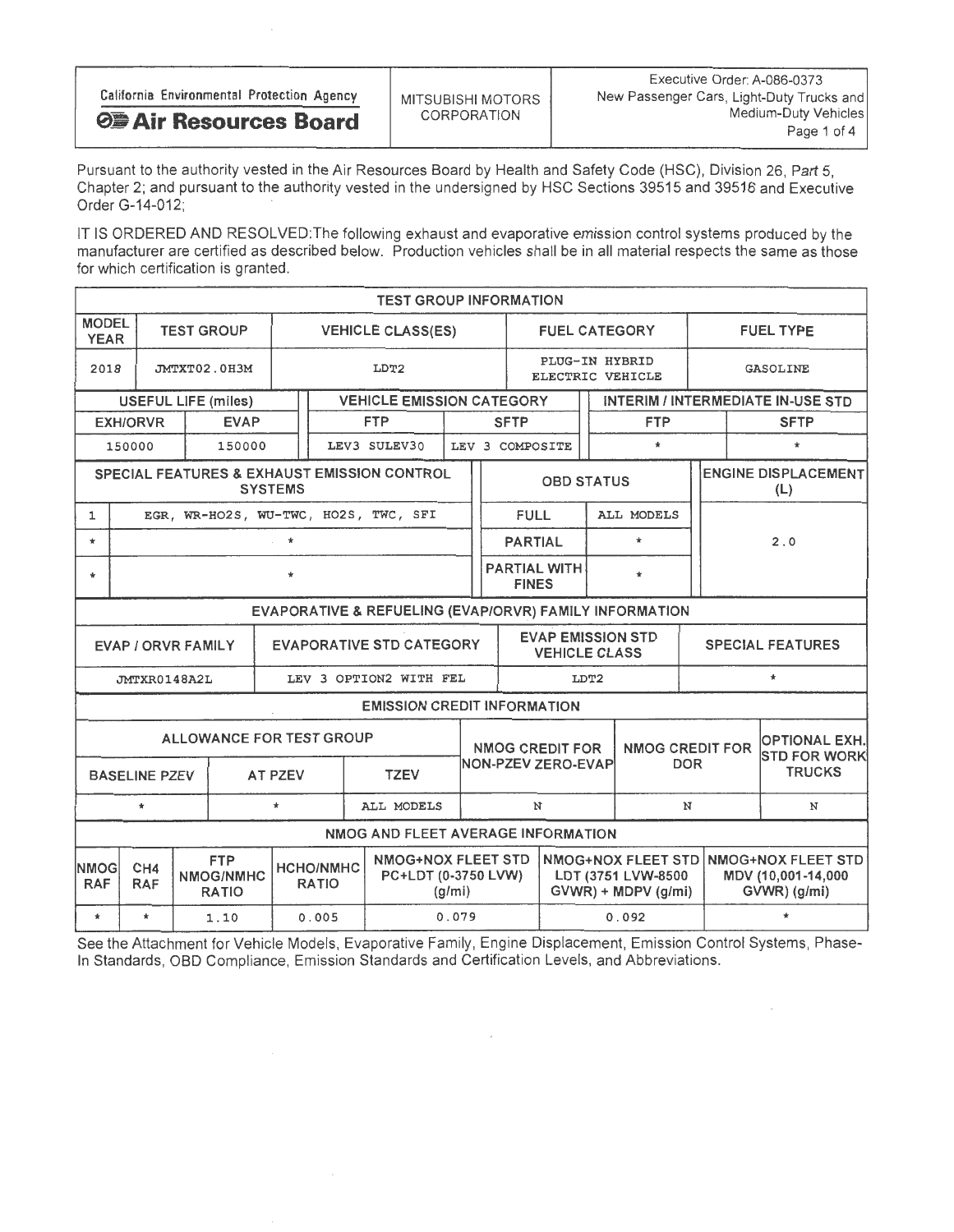### BE IT FURTHER RESOLVED:

The exhaust and evaporative emission standards and the certification emission levels for the listed vehicles are as listed on the Attachment. Compliance with the 50° Fahrenheit testing requirement may have been met based on the<br>manufacturer's submitted compliance plan in lieu of testing. Any debit in the manufacturer's NMOG+NOx and manufacturer's submitted compliance plan in lieu of testing. Any debit in the manufacturer's NMOG+NOx and greenhouse gas Fleet Average (PC or LDT or MDPV) or "Vehicle Equivalent Credit" (MDV) compliance plan shall be equalized as required

### BE IT FURTHER RESOLVED:

For the listed vehicle models, the manufacturer has attested to compliance with Title 13, California Code of Regulations, (13 CCR) Sections 1965 [emission control labels], 1968.2 [on-board diagnostic, full or partial compliance], 2035 et seq. [emission control warranty], 2235 [fuel tank fill pipes and openings] (gasoline and alco 2035 et seq. [emission control warranty], 2235 [fuel tank fill pipes and openings] (gasoline and alcohol fueled vehicles only), and "High-Altitude Requirements" and "Inspection and Maintenance Emission Standards" (California 2015 and Subsequent Model Criteria Pollutant Exhaust Emission Standards and Test Procedures and 2017 and Subsequent Model Greenhouse Gas Exhaust Emission Standards and Test Procedures for PC, LDT and MDV).

#### BE IT FURTHER RESOLVED:

For evaporative family JMTXR0148A2L, the manufacturer has attested to compliance with the 0.02 inch effective leak diameter standard in 13 CCR Section 1976(b)(1)(G)6 ["Effective Leak Diameter Standard And Procedure"].

Vehicles certified under this Executive Order shall conform to all applicable California emission regulations.

The Bureau of Automotive Repair will be notified by copy of this Executive Order.

Executed at El Monte, California on this  $ZZ$  day of September 2017.

Annette Hebert, Chief Emissions Compliance, Automotive Regulations and Science Division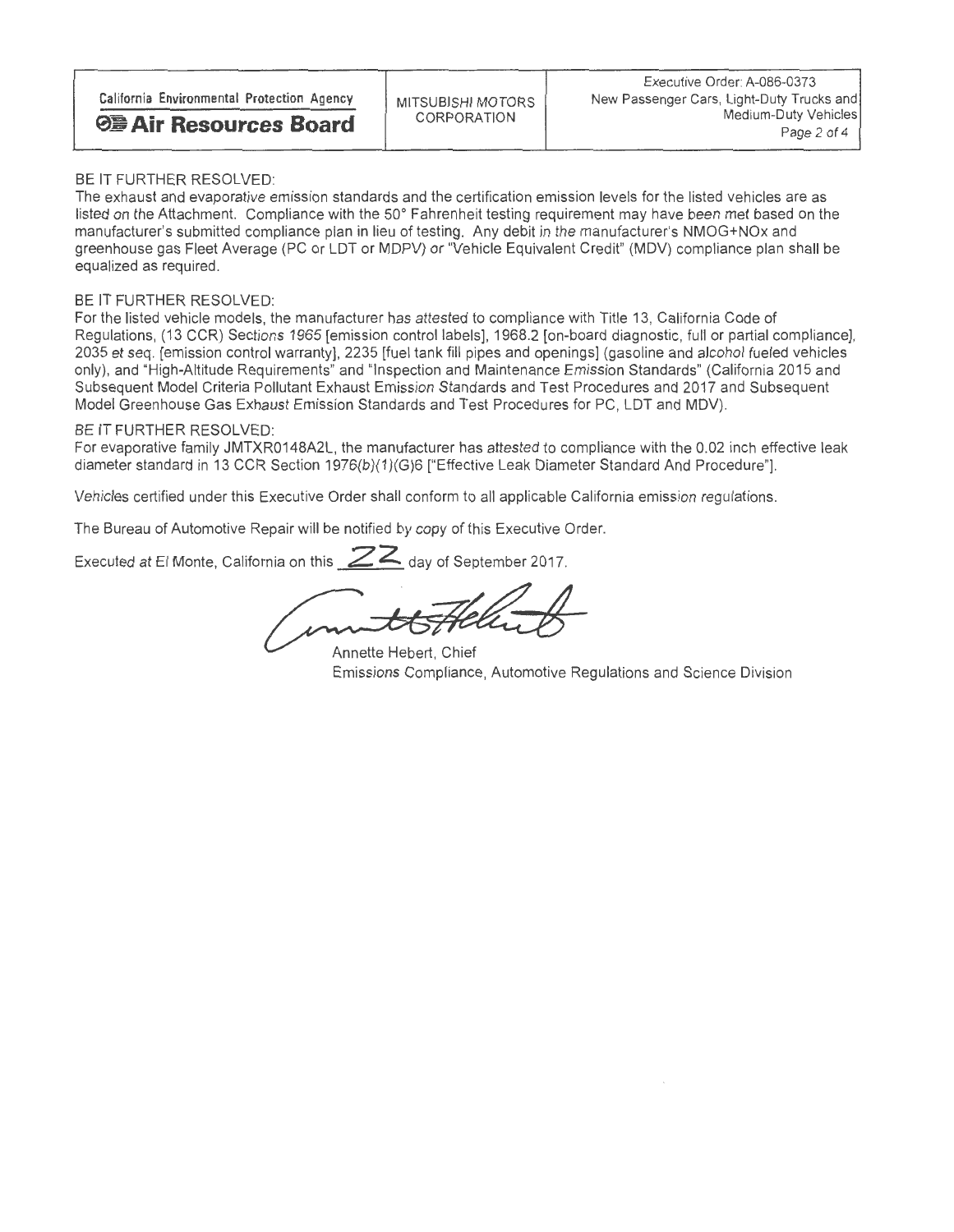FUEL TYPE

Executive Order: A-086-0373 California Environmental Protection Agency<br>CORPORATION MEDITION Medium-Duty Vehicles **CORPORATION Medium-Duty Vehicles** Air Resources Board CORPORATION Medium-Duty Vehicles

|  |  |  | <b>ATTACHMENT</b> |  |
|--|--|--|-------------------|--|
|  |  |  |                   |  |

# EXHAUST AND EVAPORATIVE EMISSION STANDARDS AND CERTIFICATION LEVELS

EXHAUST EMISSION STANDARDS AND CERTIFICATION LEVELS (FTP, HWFET, 50°F, 20°F)

CH4: methane; NMOG: non-CH4 organic gas; HC: hydrocarbon; NMHC: non-CH4 HC; CO: carbon monoxide; NOx: oxides of nitrogen; HCHO: formaldehyde; PM: particulate matter; RAF: reactivity adjustment factor; 2DHS/3DHS [g HC/test]: 2/3 days diurnal+hot-soak; RL [g HC/mi]: running loss; ORVR [g HC/gallon dispensed]: on-board refueling vapor recovery; g: gram; mg: milligram; mi: mile; K: 1000 miles; F: degrees Fahrenheit; FTP: federal test procedure; SFTP: supplemental FTP

|               |  |                       |                             | NMOG+NOx<br>(g/mi) |             | co<br>(g/mi) |             | <b>NOx</b><br>(g/mi) |             | <b>HCHO</b><br>(mg/mi) |             | <b>PM</b><br>(g/mi) |
|---------------|--|-----------------------|-----------------------------|--------------------|-------------|--------------|-------------|----------------------|-------------|------------------------|-------------|---------------------|
|               |  |                       | <b>CERT</b>                 | <b>STD</b>         | <b>CERT</b> | <b>STD</b>   | <b>CERT</b> | <b>STD</b>           | <b>CERT</b> | <b>STD</b>             | <b>CERT</b> | <b>STD</b>          |
| FTP@50K       |  | ٠                     | $\star$                     | $\star$            | $\ast$      | $\ast$       | $\star$     | $\bullet$            | $\star$     | $*$                    | $\star$     | $\star$             |
| <b>FTP@UL</b> |  | GASOLINE-<br>LEV3 E10 | 0.0238                      | 0.030              | 0.51        | 1.0          | $\pm$       | $\star$              | 0.0         | 4                      | $\ast$      | 0.01                |
| 50°F @4K      |  | GASOLINE-<br>LEV3 E10 | 0.0392                      | 0.060              | 0.71        | 1.0          | $\bullet$   | $\star$              | 0.1         | 8                      |             |                     |
|               |  |                       |                             |                    |             |              |             | NMOG+NOx (g/mi)      |             | CO (g/mi)              |             |                     |
|               |  |                       |                             | <b>FUEL TYPE</b>   |             |              | <b>CERT</b> |                      | <b>STD</b>  | <b>CERT</b>            |             | <b>STD</b>          |
| HWFET @ 50K   |  |                       |                             | $\ast$             |             |              |             |                      | $\bullet$   |                        |             |                     |
| HWFET @ UL    |  |                       | GASOLINE-LEV3 E10           |                    |             | 0.0075       |             | 0.030                |             |                        |             |                     |
| 20°F@50K      |  |                       | GASOLINE-COLD CO LOW OCTANE |                    |             |              |             |                      |             | 1.57                   |             | 12.5                |

#### SFTP EXHAUST EMISSION STANDARDS AND CERTIFICATION LEVELS

|        |                                     |            |                              |                          | <b>US06</b>                          |            |             | <b>SC03</b>                              |              |                                                                                           | <b>COMPOSITE</b>      |                      |  |
|--------|-------------------------------------|------------|------------------------------|--------------------------|--------------------------------------|------------|-------------|------------------------------------------|--------------|-------------------------------------------------------------------------------------------|-----------------------|----------------------|--|
|        | <b>FUEL TYPE</b>                    |            |                              | NMOG+NOx<br>(g/mi)       | <b>PM</b><br>co<br>(mg/mi)<br>(g/mi) |            |             | NMOG+NOx<br>(g/mi)                       | co<br>(g/m)  | NMOG+NOx<br>(g/mi)                                                                        | CO<br>(g/mi)          | <b>PM</b><br>(mg/mi) |  |
| @ 4K   |                                     |            | <b>CERT</b>                  |                          |                                      |            |             |                                          |              |                                                                                           |                       |                      |  |
|        |                                     | <b>STD</b> | $\star$                      | $\star$                  |                                      |            | $\star$     | $\ast$                                   |              |                                                                                           |                       |                      |  |
|        |                                     |            | <b>CERT</b>                  | $\star$                  | $\ast$                               |            | $\ast$      | $\ast$                                   | $\pmb{\ast}$ | 0.014                                                                                     | 1.13                  | $\ast$               |  |
| $Q$ UL | <b>GASOLINE-</b><br>LEV3 E10        |            | <b>STD</b>                   |                          |                                      |            | $\star$     | $\star$                                  | $\star$      | 0.097                                                                                     | 4.2                   | $\star$              |  |
|        |                                     |            | <b>BIN</b>                   |                          |                                      |            |             |                                          |              | 0.090                                                                                     |                       |                      |  |
|        |                                     |            |                              |                          |                                      |            |             |                                          |              | WHOLE VEHICLE EVAPORATIVE EMISSION STANDARDS AND CERTIFICATION LEVELS                     |                       |                      |  |
|        |                                     |            |                              |                          |                                      |            |             | <b>WHOLE VEHICLE EVAPORATIVE TESTING</b> |              |                                                                                           |                       |                      |  |
|        | <b>EVAPORATIVE</b><br><b>FAMILY</b> |            | <b>FUEL TYPE</b>             |                          | 3DHS (g/test) @ UL                   |            |             | 2DHS (g/test) @ UL                       |              |                                                                                           | RL (g/mi) @ UL        |                      |  |
|        |                                     |            |                              | <b>CERT</b>              | <b>STD</b>                           | <b>FEL</b> | <b>CERT</b> | <b>STD</b>                               | <b>FEL</b>   | <b>CERT</b>                                                                               |                       | <b>STD</b>           |  |
|        | JMTXR0148A2L                        |            | <b>GASOLINE-</b><br>LEV3 E10 | 0.1546                   | 0.400                                | 0.300      | 0.1268      | 0.400                                    | 0.300        | 0.004                                                                                     |                       | 0.05                 |  |
|        |                                     |            |                              |                          |                                      |            |             |                                          |              | ORVR / FUEL ONLY / CANISTER BLEED EVAPORATIVE EMISSION STANDARDS AND CERTIFICATION LEVELS |                       |                      |  |
|        |                                     |            |                              |                          |                                      |            |             |                                          |              | <b>FUEL ONLY EVAP &amp; CANISTER BLEED</b>                                                |                       |                      |  |
|        | <b>EVADODATIVE</b>                  |            |                              | $ORVR$ (g/gallon) $@$ UL |                                      |            |             |                                          |              | 3DHS RIG TEST   2DHS RIG TEST                                                             | <b>BLEED CANISTER</b> |                      |  |

| <b>EVAPORATIVE</b><br><b>FAMILY</b> | ORVR (g/gallon) @ UL |  |  | <b>FUEL TYPE</b> | <b>3DHS RIG TEST</b><br>$(q$ /test $)$ @ UL |            | $(g$ /test $)$ @ UL | <b>2DHS RIG TEST</b> | <b>BLEED CANISTER</b><br>TEST (g/test) @ 4K |            |
|-------------------------------------|----------------------|--|--|------------------|---------------------------------------------|------------|---------------------|----------------------|---------------------------------------------|------------|
|                                     | FUEL TYPE CERT STD   |  |  |                  | <b>CERT</b>                                 | <b>STD</b> | <b>CERT</b>         | <b>STD</b>           | <b>CERT</b>                                 | <b>STD</b> |
| JMTXR0148A2L GASOLINE- 0.018 0.20   |                      |  |  |                  |                                             |            |                     |                      |                                             |            |